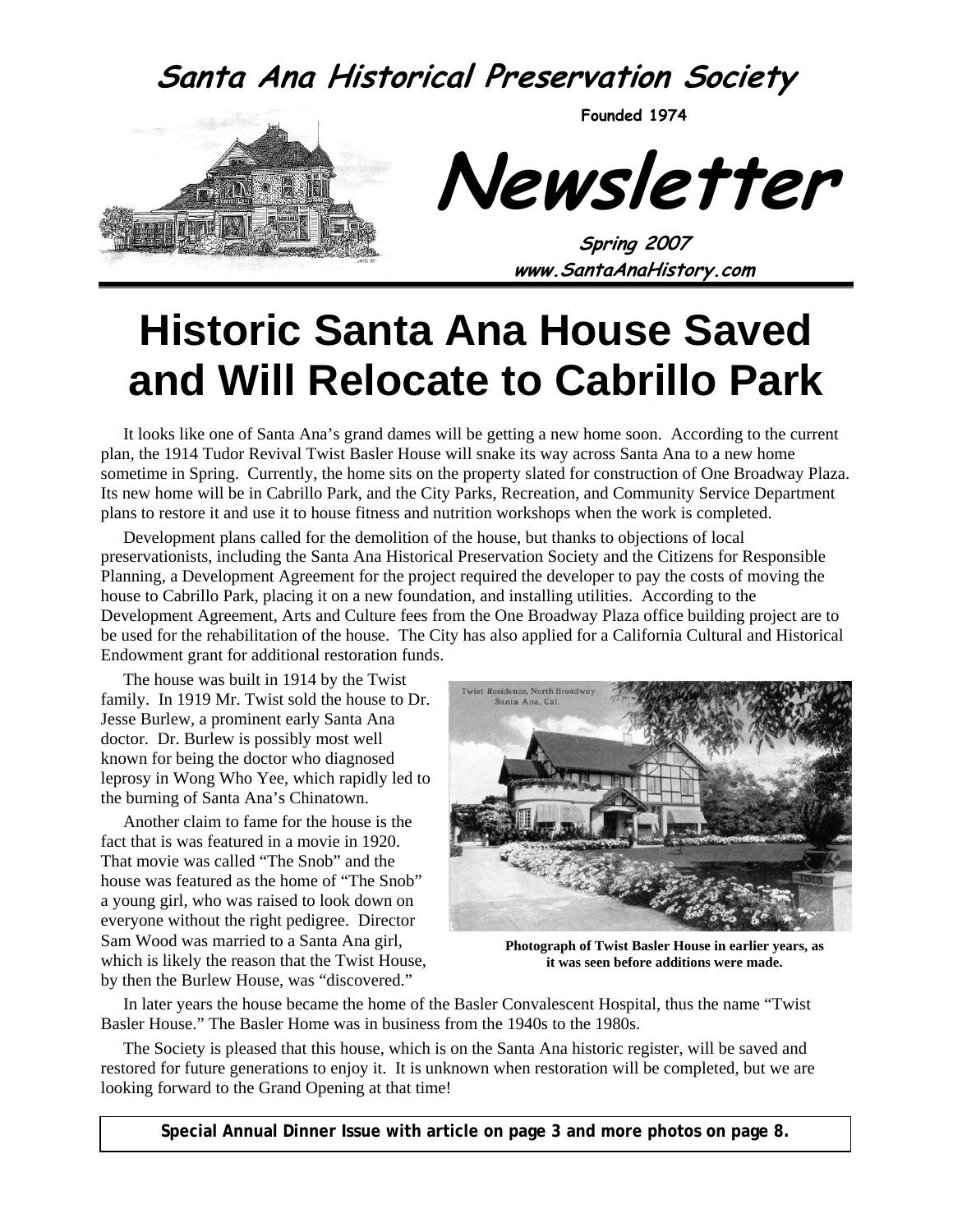# *From the President*

By now you are probably aware of our recent vote on a number of changes to the SAHPS bylaws, all of which passed. Some of you may be wondering what these changes are about.

One of the major factors in proposing these modifications is the small number of "working" Society and Board members. The reality facing most non-profit, all-volunteer organizations is that volunteers are at a premium.

In order to adjust to this reality, many of the by-laws changes are designed give us more flexibility, to better operate as a "lean and mean" streamlined organization. For example, creating the role of Associate Director allows volunteers who may not have the time to serve as a full-time Board member to conduct business on behalf of the Board. Allowing the Annual Member Meeting to be held at any time of the year give us flexibility to plan the event when we may have additional resources or venues available.

Another important goal in the proposed changes is to give our members the opportunity to have a greater voice in decision making. Changing to a mail-in ballot for the annual Board Member election allows Society members who may not attend the Annual Member Meeting a chance to vote.

We hope you agree that these modifications help us to streamline the organization.

*Alison Young* 

#### **Time to Renew?**

Please look at your mailing label! If it does not say "Member 2007" it is time for you to renew! Use the form on page 9 to renew your membership today! Without your membership, our historic activities, including the preservation and maintenance of the Dr. Howe-Waffle House and Medical Museum, our education programs, and more, would not be possible.

If you can, please help with an additional donation beyond membership. Every penny goes toward our educational and preservation activities.



*A Legacy of Preservation since 1974. The Dr.Willella Howe-Waffle House, Medical Museum, and Carriage Barn. Built 1889. Saved from demolition 1974.* 

#### **Santa Ana Historical Preservation Society 2007 Board of Directors**

| President        | <b>Alison Young</b>             |  |  |  |  |
|------------------|---------------------------------|--|--|--|--|
| Vice President   | Tim Rush                        |  |  |  |  |
| Treasurer        | Guy Ball                        |  |  |  |  |
| Secretary        | Roberta Reed                    |  |  |  |  |
| <b>Directors</b> |                                 |  |  |  |  |
| Wayne Curl       | Benjamin Grabiel                |  |  |  |  |
| Ginelle Hardy    | Jim Marquez                     |  |  |  |  |
| Jared Solano     |                                 |  |  |  |  |
| Nathan Reed      | <b>Salvage Operations</b>       |  |  |  |  |
| Lynn Yerby       | Docent & Open House Coordinator |  |  |  |  |
|                  |                                 |  |  |  |  |

#### **Newsletter Editor: Roberta Reed**

*Cover House illustration by Ann Berkery Special thanks to contributors Guy Ball, Jared Solano, Alison Young, and Ginelle Hardy.* 

To contact the newsletter editor directly, please call Roberta Reed at (714) 953-1876 or email robertareed@sahps.org.

All material in this issue is copyrighted 2007 by the Santa Ana Historical Preservation Society, 120 Civic Center Drive West, Santa Ana, California 92701-7505. Our house phone and message line is (714) 547-9645.

The Santa Ana Historical Preservation Society's newsletter is produced by the Society for its members and other friends. We are proud to say that the Society is an all-volunteer 501c3 non-profit organization with no paid staff members. All donations and memberships go directly to our education and preservation projects.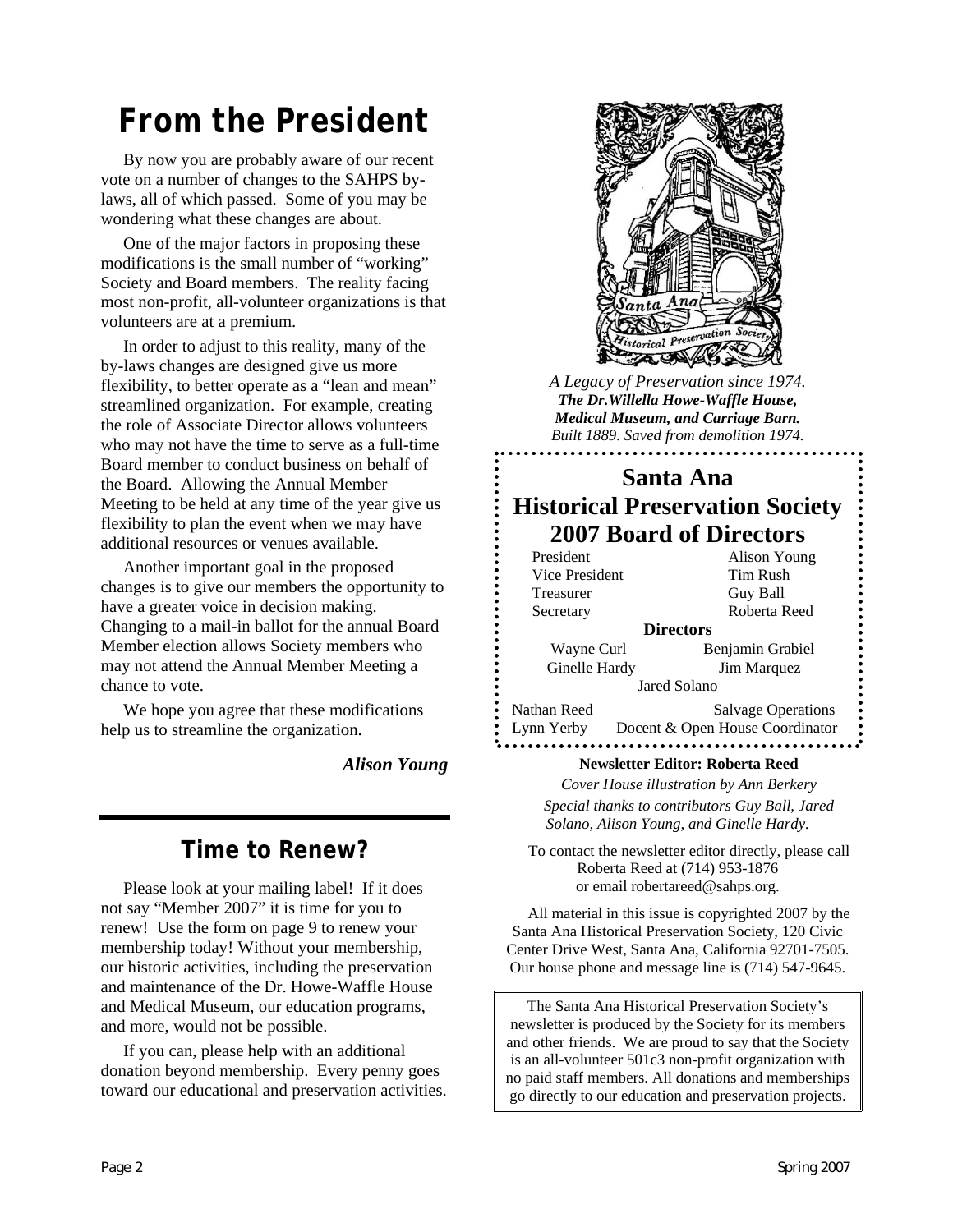### **Annual Member Meeting Held March 20th**

The Annual Dinner and Business Meeting for the Santa Ana Historical Preservation Society was held on Tuesday, March  $20<sup>th</sup>$ . For the second year in a row, the dinner was held at the historic Santa Ana Ebell Club, and featured a buffet catered by Karen Estremo's Extreme Catering.

This year's guest speaker was theatre designer **Joe Musil**, presenting "Silver Screen, Seashells, and Stage Shows," highlighting some of the most historically and architecturally significant theatres from 1910-1948. In those days theatre companies competed with each other to construct impressive palaces to showcase their productions. Going to the theatre was a memorable event where people dressed for the occasion and it truly was a special night out on the town. And Santa Ana was no exception. All present were both educated and entertained by Joe's presentation.

Also that evening, several people were given special recognition. **Don Krotee**, well known and distinguished Santa Ana architect, received our annual preservation award for his efforts to preserve and incorporate significant historic and architectural elements in numerous buildings; beloved local historian **Jim Sleeper** received a lifetime achievement award; and City Manager **David Ream** received an award of recognition and appreciation for his 30 years of service to the city and his contributions to neighborhood and historic preservation.



#### **Don Krotee David Ream**

We gave a special lifetime membership award to long-time member and early SAHPS leader, **Royal Spurrier**. Royal was one of the key people

who worked with Adeline Walker to help restore



 **Paul Cook-Giles (MC) Jim Sleeper** 

and reopen the Howe-Waffle House. He was on the board for many years serving in different officer positions. We can't thank him enough for his early leadership and by unanimous consent, the board voted to present Royal with a Lifetime Membership Award. (To date, only a



few other people have that honor – Diann Marsh, Connie Becker, Tim Graber, and John Coil.)

We also recognized outgoing long-time board member Ed Cote who has been with us and supported us for so many years. We will miss his help, his ideas, and his wit. Angela Mauro also left the board this year and we will miss her assistance and fresh ideas.

Over 100 members and friends attended the dinner catching up on the news with old friends, and meeting new friends. We had a number of people who had never attended a Society function before. One or two even joined up afterwards.

The Society would like to especially recognize **Catherine and Steve Cate** for their efforts in putting together this dinner for us. Catherine's planning skills and efforts to organize an elegant and memorable event, as well as Steve's support of that and his efforts with the various donations and advertisements, once again helped to make this meeting one of our best.

If you were unable to attend, you missed a very special event.

**More dinner photos on Page 8.**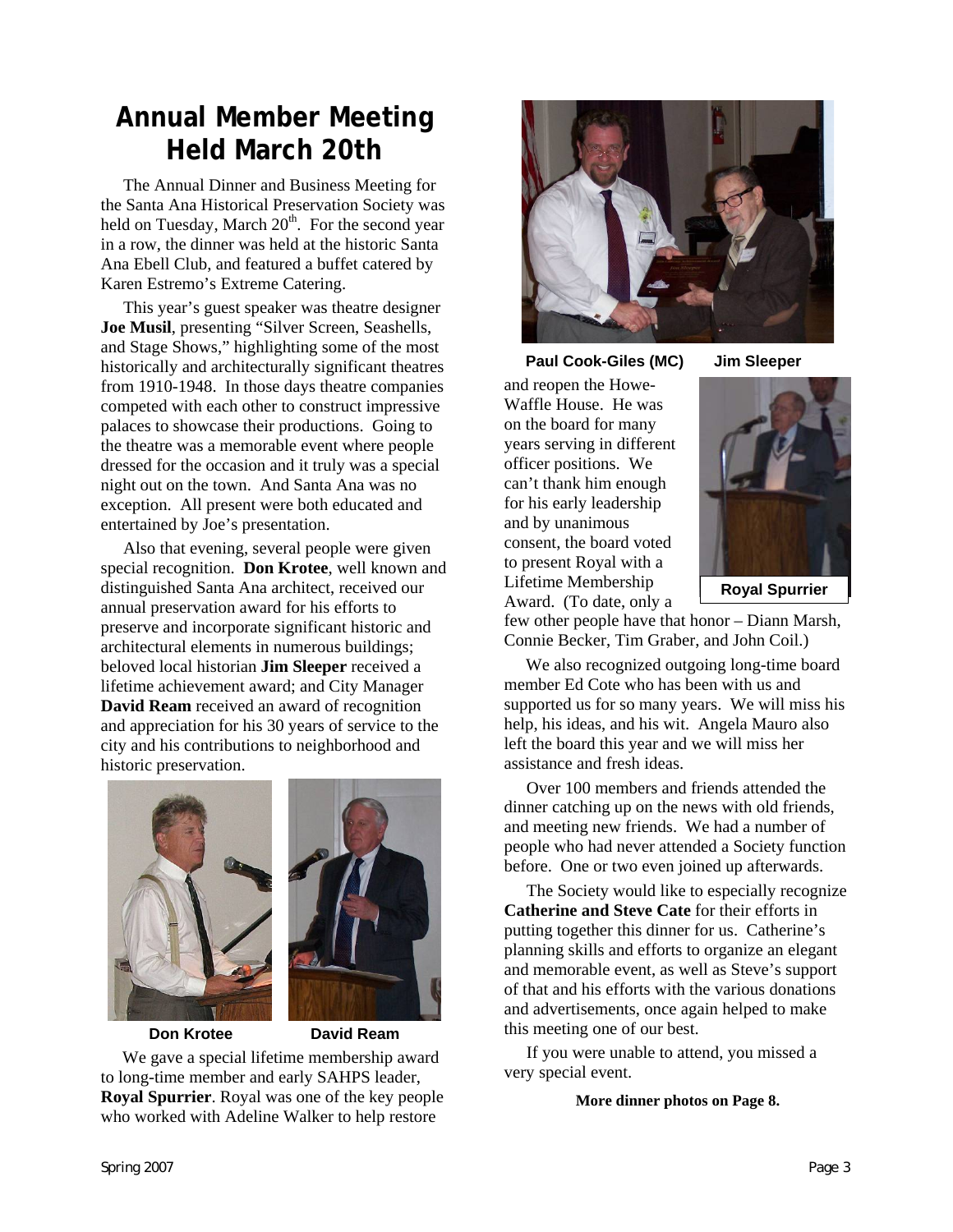### SANTA ANA HISTORICAL PRESERVATION SOCIETY



"A Legacy of Preservation Since 1974"



### Major conservation is needed now:

◆ exterior painting \$25,000. ◆ new roof \$20,000. ◆ interior painting \$10,000.



**JOIN OUR PRESERVATION TEAM WITH YOUR CONTRIBUTION TODAY!** Become a member or renew your membership, and make an **additional contribution** to our Legacy Conservation Fund now. Your donation is tax deductible. Make checks payable to SAHPS.

**SAVED 2006 Twist Basler Home SAVED 2006** 

We've been at the forefront of local preservation for over  $30$  years  $$ win or lose.

Dr. Howe-Waffle House

Spurgeon Clock Tower **SAVED 1994** 

Seimsen Building **LOST 1998** 

Central Auto Body **LOST 2002** Yale Apartments **LOST 2006** Koenig House

SAVED 1974 & 1994

#### **Is the Dr. Howe-Waffle House on the Endangered Species List Again???**

While the Society keeps up with all the standard and heavy-duty maintenance work on the Dr. Howe-Waffle House, certain long-term major work is needed that is over and above our normal budget. Grants for such projects are scarce and hard to come by. We need your help and encourage you to join our **preservation team** with a contribution today!

The Society's **Legacy Conservation Fund** campaign was kicked off at the annual dinner in March. To date, over \$1500 has been raised from generous members. In addition, the Society has committed at least \$10,000 from our reserves to help with expenses.

Funds are needed for the following:

- Exterior Painting –\$25,000 (last done 10+ years ago)
- New Roof \$20,000 (last done in the 1970s)
- Interior Painting \$10,000

Before we start the painting, we are also looking at rebuilding the front Sycamore stairs and repairing some other deteriorating trim areas as well.

Please consider making a contribution to our Dr. Howe-Waffle House Legacy Conservation Campaign fund. No amount is too small (or too large).

We think you agree that some things are worth saving. We've saved the Dr. Howe-Waffle House twice from forces that wanted to tear it down. Now we need your help to repaint and re-roof. Help us keep it standing proud and protected from the elements.

Please write "Legacy Fund" on the memo line of your check. Donations are tax deductible.

Thank you for caring!

#### **Major Donors So Far:**

**Gordon & Maureen Bricken -- \$1,000 Evalene Pulati – \$300 Royal and Madelene Spurrier – \$100 Angel Barnes – \$100**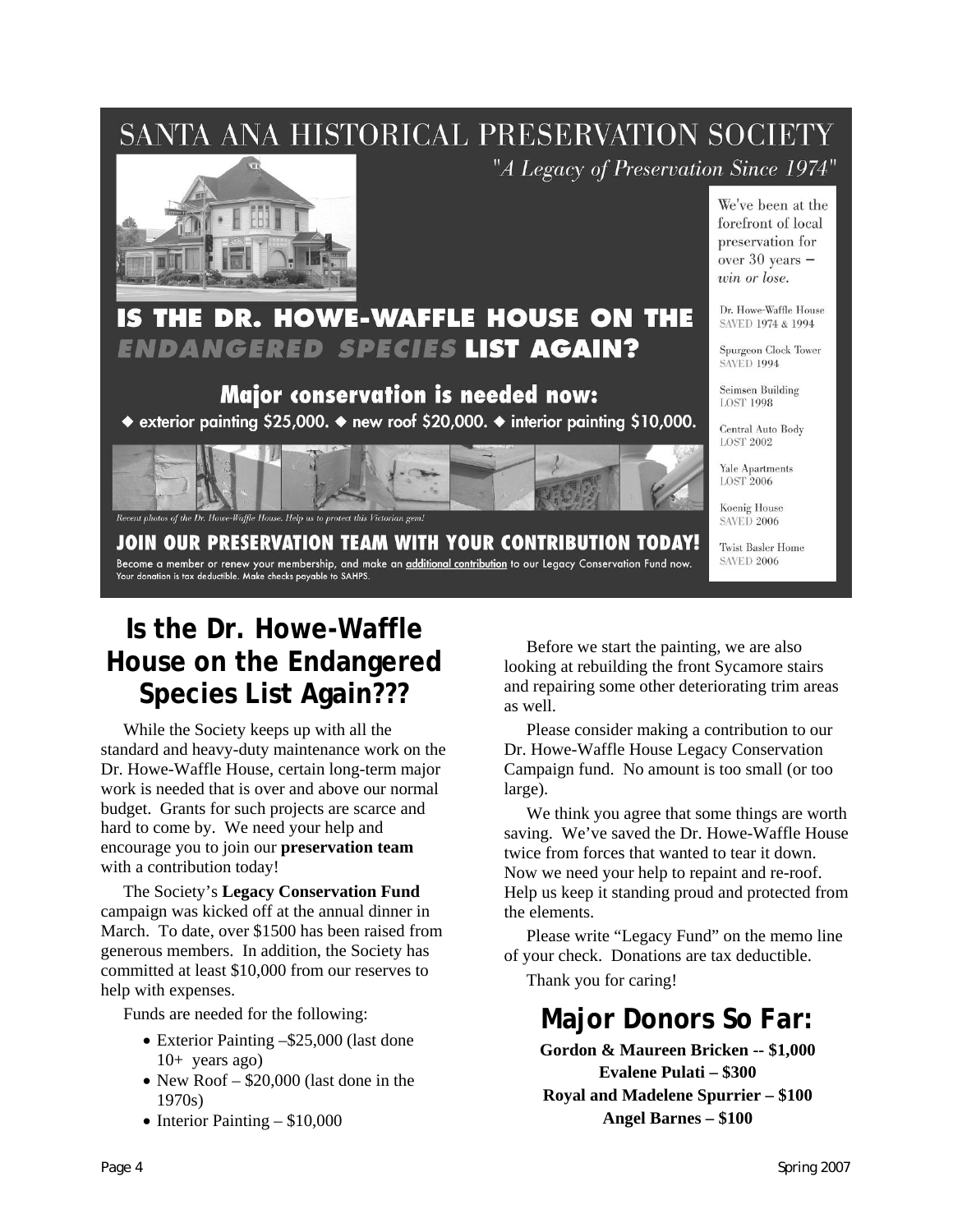#### **Now Available!**

**Our historical society enameled lapel pin.** 



This colorful and custom-designed enameled Cloisonné pin was created just for us. They are now available for just \$5 plus \$2 for tax and shipping. You have a choice of tie-tac or safety pin style backs. See our order form in this issue for ordering information.

#### **Call for Vintage Photos**

After our two successful books (*Vintage Postcards* and *Early Santa Ana*), SAHPS is in discussions with Arcadia Publishing regarding a few new books in the Santa Ana series.

If you have Santa Ana photos dating from about the 1940s to the 1980s, or photos of any date with the Santa Ana Fire Department as the subject, and would be willing to let us borrow them and scan them for possible publication in one of these books, please contact Roberta Reed at (714)953-1876 or email at nkandra\_reed@earthlink.net.

We will continue to inform you of any developments regarding this project.

### **A Fond Farewell to the Old, and In With the New**

The annual dinner in March also marked the time when we elected new board members and said good bye to old ones.

Jared Solano, who has recently returned to the area after living some time in northern California, was elected as a new board member. Even prior to joining the board, Jared was involved in the Society by helping with the Cemetery Tour, Christmas Open House decorating, and other activities. He has also been helping with

photography and a much needed inventory of the contents of the Dr. Howe-Waffle House.

Board members Angela Mauro and Ed Coté stepped down this year after serving our board. Angela, a one year board member, stepped down to spend more time on her studies, and Ed, who was on the board for over 10 years, is spending some much needed time with his family. Both, however, are willing to help by filling in when they can.

Welcome Jared, and thanks and best wishes to Ed and Angela!

### **Still Seeking Salvage Volunteers**

SAHPS is still involved in salvage, and we still need you! We will probably be having a salvage sale in May, followed by another salvage event soon after. We are always looking for volunteers to help. Also, remember you don't need to wait for a sale to make a purchase!

If you are interested in helping with salvage (we would LOVE to have you take part) or need salvage material, please contact Nathan Reed at  $(714)953-1876$  or nkandra reed@earthlink.net.

As always, salvage workers get to choose an item to take free as a thank you for their help! And please be aware, we really do appreciate everyone who helps us in this endeavor!

### **By-Law Changes Approved**

If you are a member of the Society, you should have received a copy of our proposed by-law changes and a ballot to vote on this matter. Ballots were due by the annual dinner, and the results were announced at that time. All proposed ballot measures passed.

For those who are not members and did not receive the ballot, briefly, the following changes were made to our by-laws:

• Our by-laws had provided for two vice presidents and a recording secretary and corresponding secretary. Recently, we have not been able to fill all positions. The by-laws were changed to clarify that this allows for *up to* two Vice Presidents and two Secretaries.

**continued on page 6**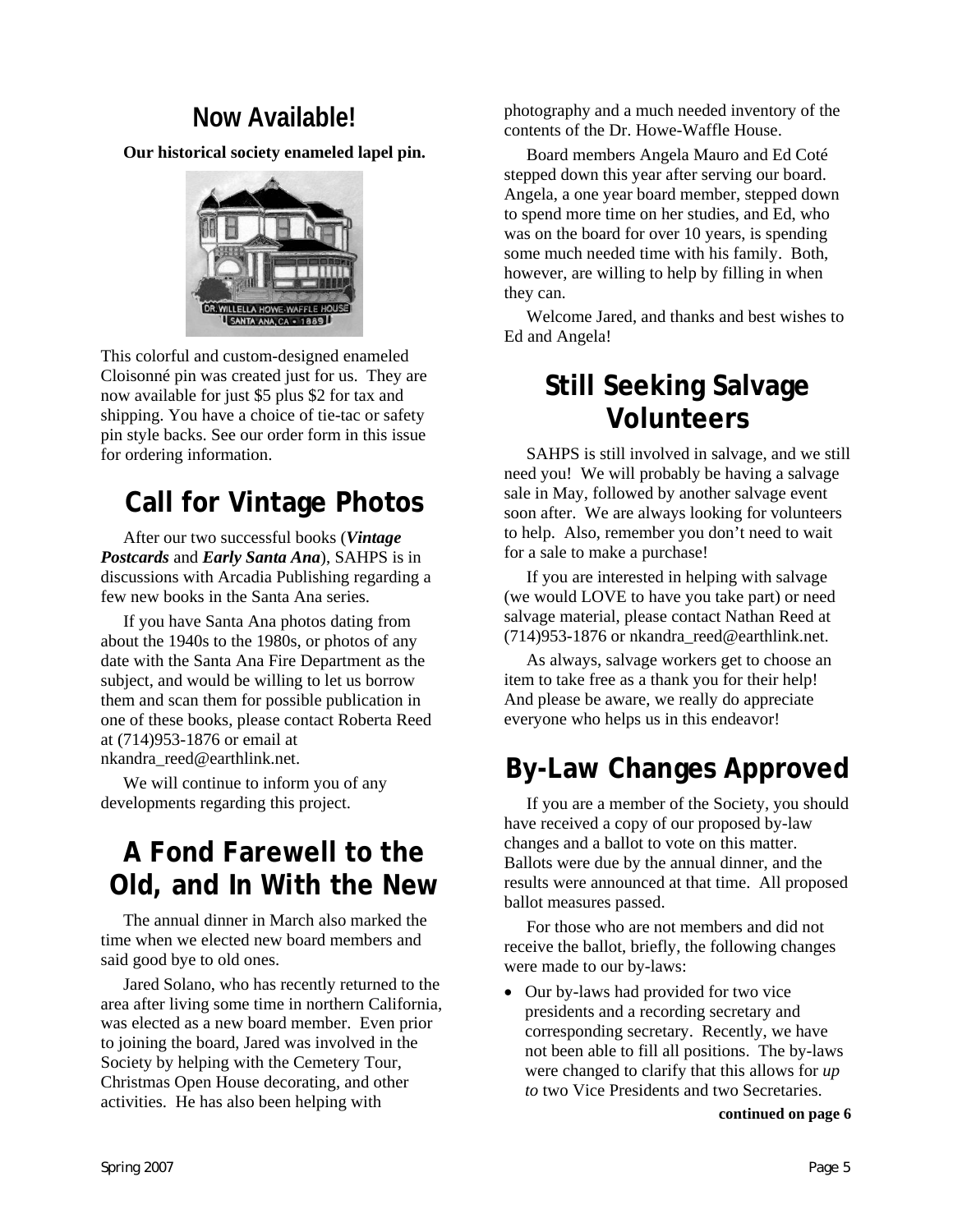- The by-laws were changed to allow for an annual election, but not necessarily at an annual meeting. Not all of our members are able to attend the annual meeting, and we would like to make it more flexible for all of our members to have a say in our elections. Many similar organizations allow for a mail in vote.
- The definition of excused absence and reasons for removal from the board have been clarified.
- Associate Board Member status (non voting position) has been created.
- Flexibility regarding the time of the annual meeting, and allowance for elections to be held separate from the annual meeting is now allowed.
- The nomination and election processes have been clarified.

## *Save the Date!*

*Our 10th Historic Cemetery Tour Saturday, October 21, 2007 Stay Tuned for Details!* 

#### **2006 Cemetery Tour Has Another Successful Run**

Saturday, October 21, 2006 was a beautiful day to tour a Cemetery.

Though it might sound depressing to some, that was the day of SAHPS's ninth annual cemetery tour. The theme for the tour, "Perils of OC: Calamities that Shook Orange County" reflected on some of the county's more difficult times, and educated our guests on themes such as the Depression, floods, the Flu Epidemic, and the 1933 earthquake.

Students from the Orange County High School of the Arts again participated as actors, and for the second year in a row Jeff Budner acted as our

capable student director and Ashley Opstad was the OCHSA faculty advisor.

Mark your calendars for our Tenth Cemetery Tour on October 21, 2007. Although our theme for this year has not been finalized, the ideas are flowing and preparations are underway. Stay tuned!



**Krisman Neville shown playing Allan Goddard during the 1933 earthquake at the 2006 Cemetery Tour.** 



**Dan Baker and Mrs. Milo Stevens are interviewed on July 4, 1900, right before balloonist Emil Markeberg takes his last flight.** 

### **2006 Cemetery Tour Available on DVD**

Hot off the presses, our 2006 Cemetery Tour is now available on DVD and may be purchased for only \$10 a copy (plus \$5 for shipping). All scenes from the tour are featured on the video.

Edited and produced by David Jirik of Heliotrope Studios, it is a wonderful professional DVD that makes you feel like you are back in the cemetery, watching the production live. At the same time, it offers some "extras" in introductory material that gives the viewer a little more background into the lives of the people featured.

If you are interested in purchasing the DVD, please send a check to SAHPS – Tour Video; 120 Civic Center Dr., W: Santa Ana, CA 92701.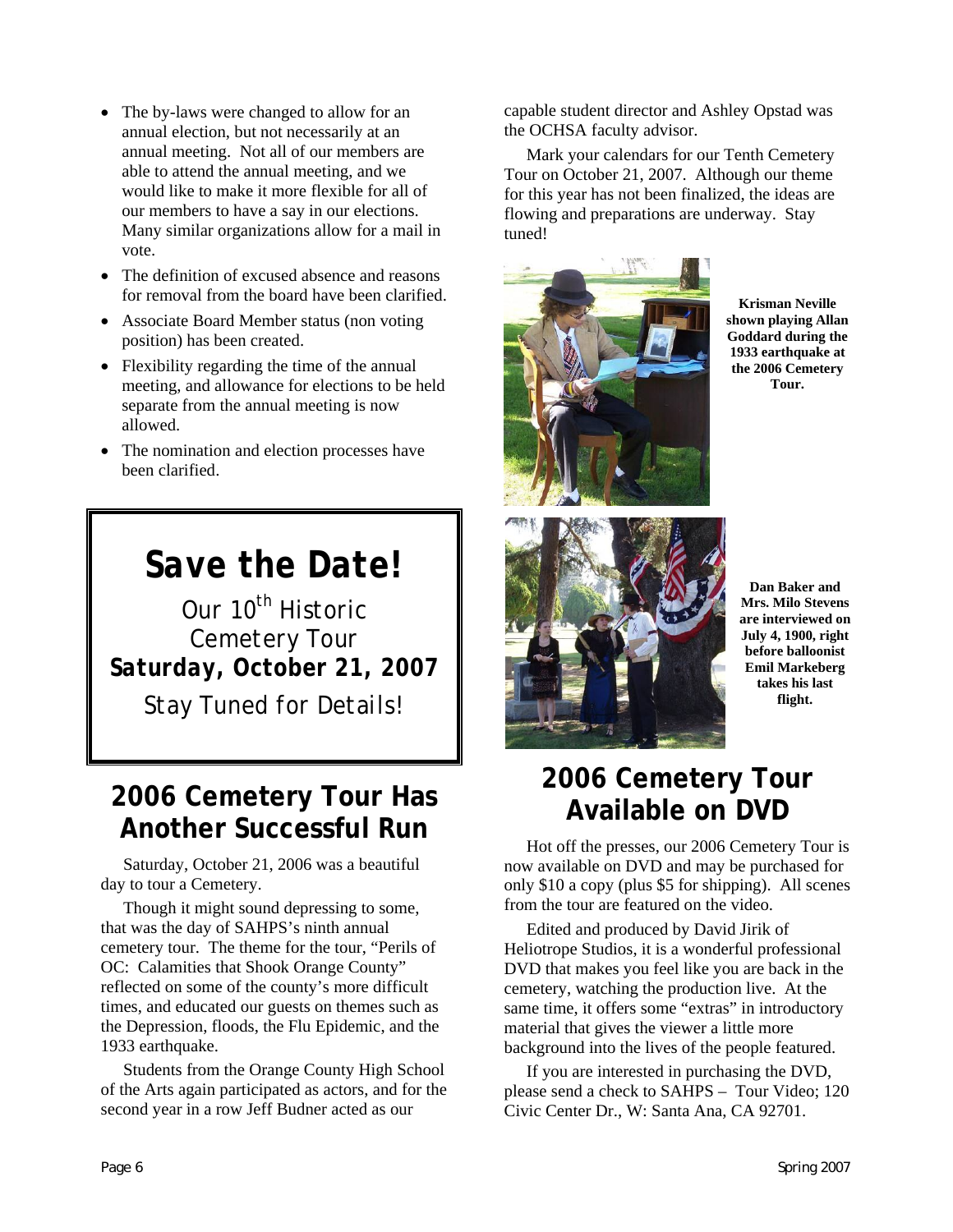

**David Jirik and crew filming a scene inside the Fairhaven Mausoleum at the 2006 Historic Cemetery Tour** 

#### **A Huge Thank You!**

The Santa Ana Historical Preservation Society would like thank you to **David Jirik** of **Heliotrope Studios** for his work in producing our last three recent cemetery tour DVDs.

David is a professional videographer whose talent is obvious when you see the work he does. For three years, he has professionally videotaped the cemetery tour and produced an amazing DVD that makes us look even better than we really are!

Countless hours go into producing a DVD of this quality, and David does it all as a labor or love for the Society and historic preservation. Without David's talent, creativity, and generosity, we would be unable to produce this fine video.

#### *Special- Limited Quantity*  **Orange County Almanac of Historical Oddities (3rd edition – 1982) by Jim Sleeper**



Sleeper's witty prose make this book an entertaining jaunt through the history of Orange County. 96-pages, softcover. Cost is only \$15 which includes tax and shipping.

### **Volunteer Opportunity – Newsletter Editor**

Have you ever wanted to be a big league newspaper editor? Did Mark Twain start out this way? Well, while we might not be able to help you make that dream come true exactly, we can still talk!

Your newsletter editors (both the one whose name appears and the "phantom" editor that helps tremendously) are finding that they are unable to devote the time to the newsletter that it deserves while fulfilling our other SAHPS duties, and trying to still maintain a job (the one that puts food on the table!) and spend time with our families. So…we are in the hope that someone may be interested in volunteering to take over the newsletter, or at least help with the endeavor. Any and all serious inquiries will be entertained!

If you might be interested in volunteering to help, please contact Roberta Reed at (714)953- 1876 or RobertaReed@sahps.com.

#### **Thank You!**

To all who have already renewed your membership or joined for the first time, a hearty **Thank you!** Your financial and moral support is important to us and our programs.

We would like to especially recognize the following patron-level members for their extra level of financial support:

**Evalene Pulati Gordon & Maureen Bricken Mr. & Mrs. Lawrence Serber Wilshire Square Neighborhood Lou & Karen Carlson**  Facts and Jim **and Structure 1.1 Mark & Mary Guzman Ray & Mary Ross Roy & Joyce Brown (Brown Colonial Mortuary) Won Cha Dennis Hayden Tom Jackson (World Travel) David & Ruth Seigle Judy Moore Roberta & Nathan Reed Francelia Goddard Royal & Madelene Spurrier Sherle Mellas John & Anita Barneich**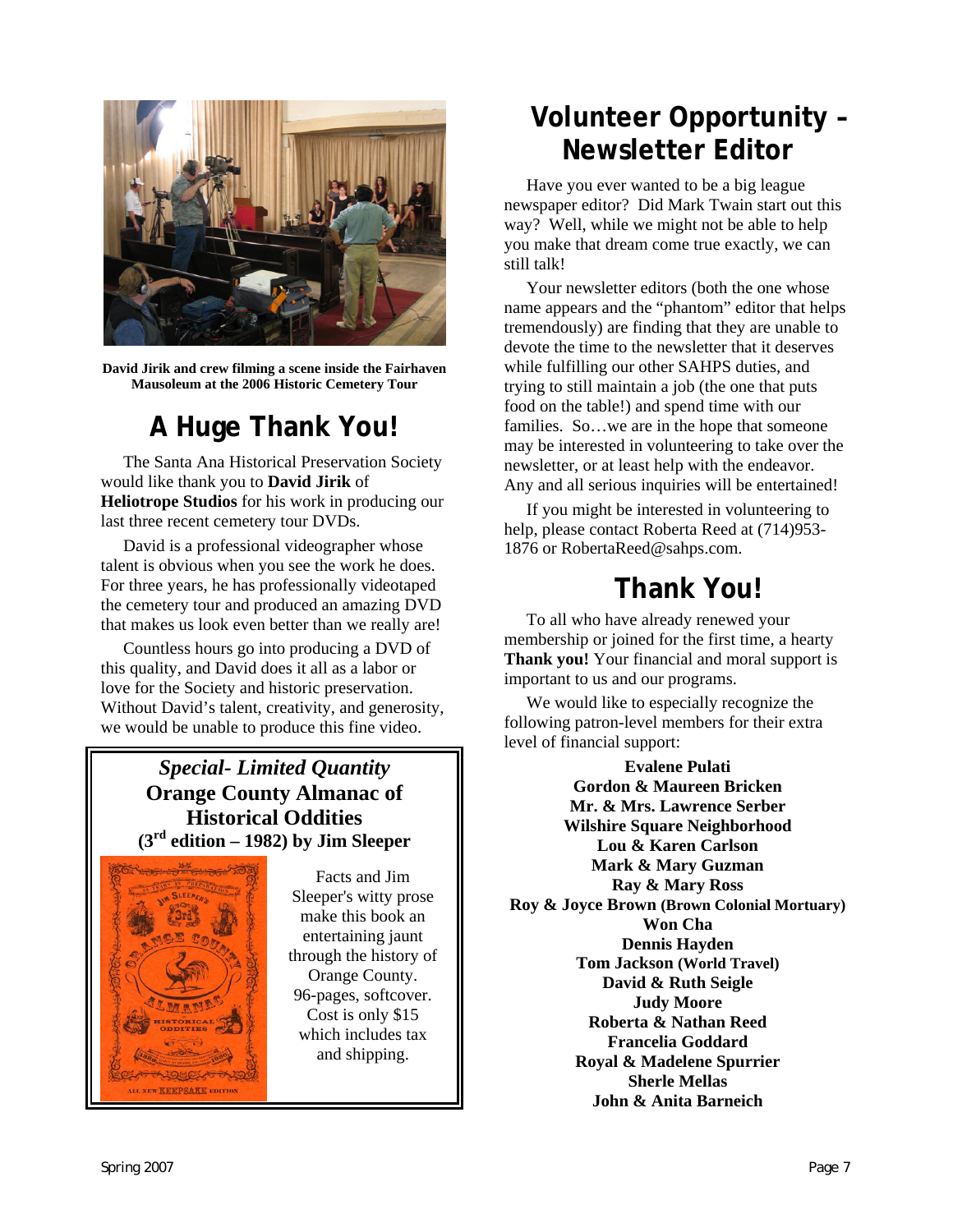#### More Photos from our Annual Membership Dinner (courtesy of Jared Solano)

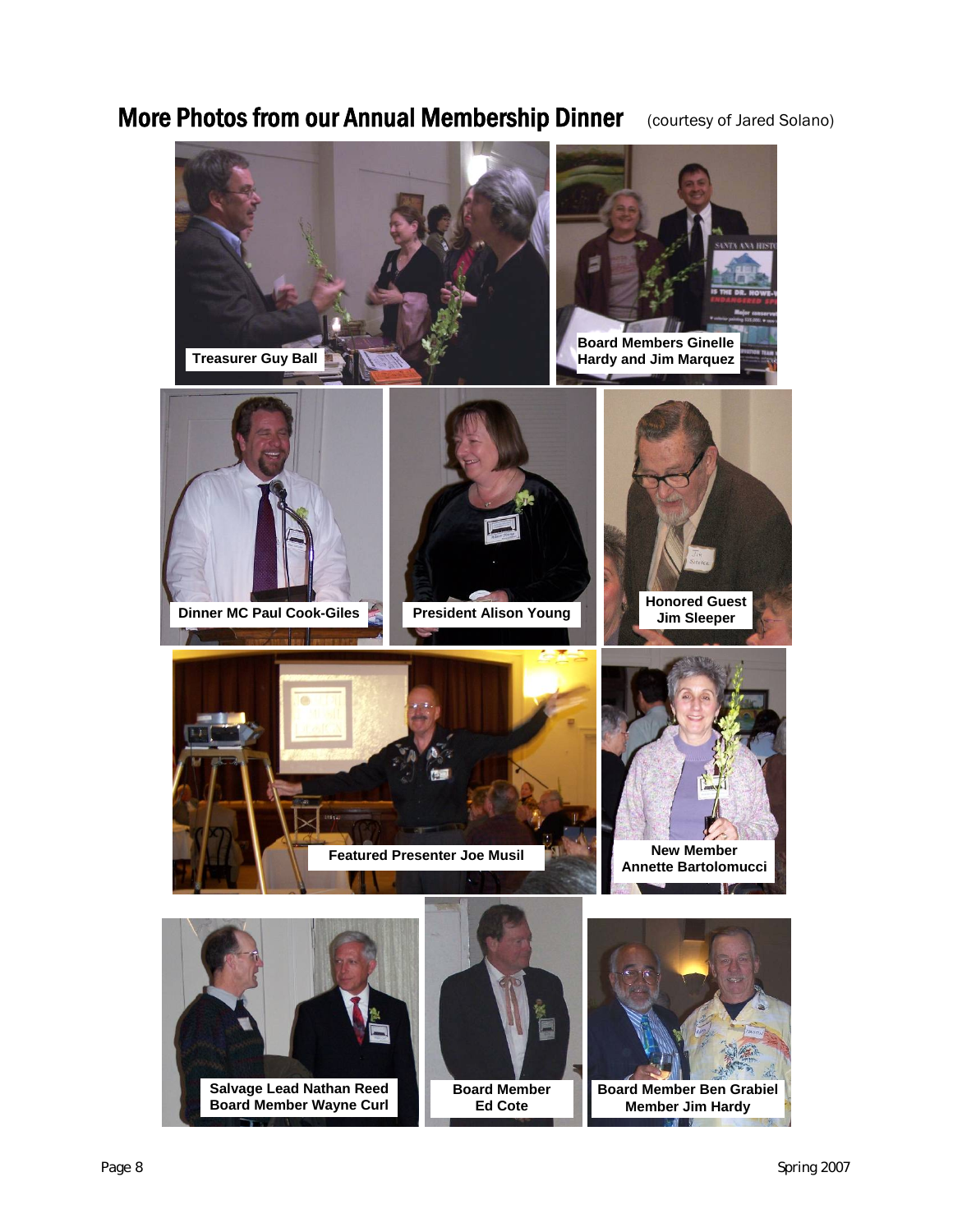#### **Help us continue our efforts to preserve, to educate, to celebrate Santa Ana and Orange County History**

*(Renew or join at the \$100 level (or above) and receive a copy of Early Santa Ana,* **Santa Ana in Vintage Postcards, Orange County Almanac,** *or* **The Orange Blossoms** *as a gift as our thanks for your extra support.)* 

|  | Membership Dues: Individual/Family - \$15-49; Business - \$20-100; Supporter - \$50-99; | Patron - \$100-249; Benefactor - \$250-1,000; Golden Honoree -- \$2,000 and above |
|--|-----------------------------------------------------------------------------------------|-----------------------------------------------------------------------------------|
|  |                                                                                         |                                                                                   |
|  | (If \$100 or over, please circle the book above that you would like us to send you.)    |                                                                                   |
|  |                                                                                         |                                                                                   |
|  |                                                                                         |                                                                                   |
|  |                                                                                         |                                                                                   |
|  |                                                                                         |                                                                                   |
|  |                                                                                         |                                                                                   |

**Send to: Santa Ana Historical Preservation Society, 120 Civic Center Dr. W., Santa Ana, CA 92701-7505** 

#### **Delay on Membership Thank Yous**

We usually like to send a personal thank you for all memberships and renewals. Unfortunately, between the all the extra work we did to organize and support the annual dinner, some new IRS rules on documenting donations, and our treasurer's reduced workload due to an unexpected "visit" to the hospital, everything has been delayed. This also includes the gifts for those donating over \$100.

We apologize for the delays and hope to have everything back to normal by the beginning of June. Thanks for being patient!

Just to note that beginning in 2007, the Society needs to supply you with better documentation for your tax-deductible donations including your membership donations.

This requires more work of our Treasurer, but it will make your handling of tax donations at the end of the year easier. For all donations, we will be providing a letter noting your donation and if we gave you a gift or not. (We give a thank you gift if requested for those donating over \$100.)

Right now, we're verifying the proper IRS wording and will be sending the letters out in the next month. If you itemize your deductions, you'll want to save it for next April  $15<sup>th</sup>$ .

#### **Upcoming Events**

**April 28 & 29** – Floral Park Neighborhood Home & Garden Tour. 10 am to 4 pm. Call 714 567- 4795 or visit www.floral-park.com

**May 5** – Anaheim Historical Society's annual Victorian Tea. 1 pm to 4 pm. Call Joyce at 714 772-1420.

**May 12** – Gold Rush Mothers' Day Tea at the Centennial Heritage Museum. Call 714 540-0404 or visit www.centennialmuseum.com .

**May 19** – Tustin Area Historical Society Promenade Home & Garden Tour. Call 714 731- 5701 or visit www.tustinhistory.com

#### **Last Minute News**

We're thrilled to announce that the Society website, **www.SantaAnaHistory.co**m, has just won a Historic Preservation Award from the City of Santa Ana. We'll be accepting the award from the City's Historic Resources Commission in May. We're awfully proud of all the content on the site – especially the Kids Zone and vintage photo library. Thanks to all for your support!